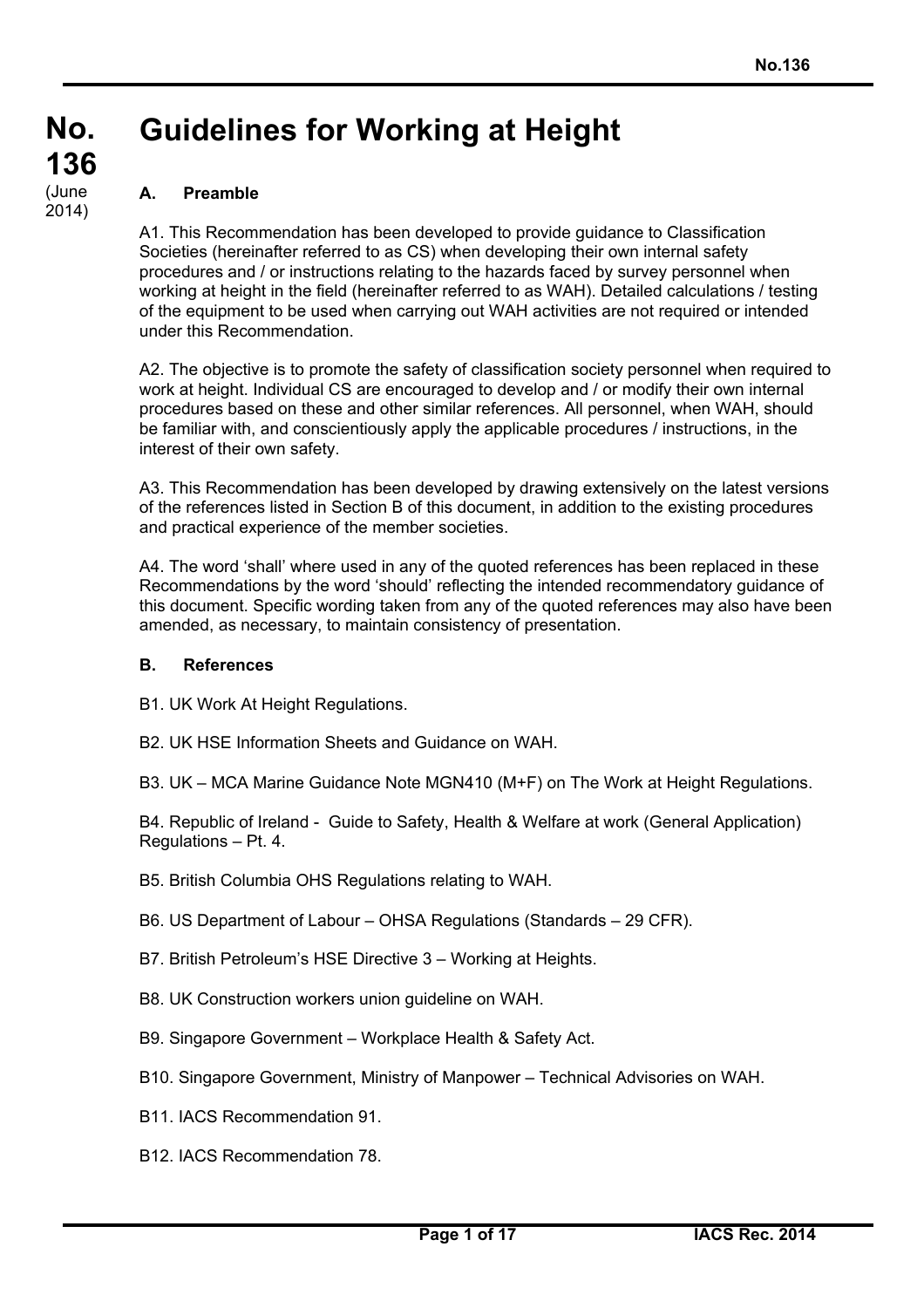B13. IACS Recommendation 72.

B14. European Commission – The Work at Height Directive – Directive 2001/45/EC on the protection of workers from the risks associated with WAH.

B15. European Commission – Non-binding guide to good practice for implementing Directive 2001/45/EC (Work at a height).

#### **C. Scope**

**No.**

**136** (cont)

C1. This Recommendation relates to CS personnel when WAH, in the field.

C2. CS should have documented procedures and / or instructions addressing the requirements for their personnel when WAH, as necessary, depending upon the nature and extent of their services.

#### **D. Introduction to Work at Height**

D1. WAH is inherently hazardous and may expose personnel to injury and possible death. Research carried out by various agencies shows that falls from height usually occur as a result of poor management control and/or risky behaviours rather than because of equipment failure.

D<sub>2</sub>. Common factors include:

- a. Failure to recognise the hazards and to assess the associated risk;
- b. Failure to provide safe systems of work;
- c. Failure to confirm that safe systems of work are followed;
- d. Inadequate information, instruction, training or supervision;
- e. Failure to use appropriate safety equipment, including Personal Protective Equipment (PPE), for example safety harnesses;
- f. Failure to provide safe plant/equipment;
- g. Failure to follow applicable procedures or instructions.

D3. In general, referenced regulations do not specify the height above which those requirements apply. Their focus is on the duty to prevent injuries, since a fall from a relatively low height may also cause serious injury. The WAH regulations require that the risk of a fall be mitigated wherever a fall is liable to cause personal injury. This means that measures should be taken for working at any height where there is a risk of a fall causing personal injury. This encompasses working:

- a. from a ladder or on scaffolding, and other means of access;
- b. alongside an open hatch or other opening in a ship's structure;
- c. in close proximity to, or supported from, a ship's side;
- d. in or entering or exiting spaces, such as ballast tanks, cargo holds, deep tanks, etc.;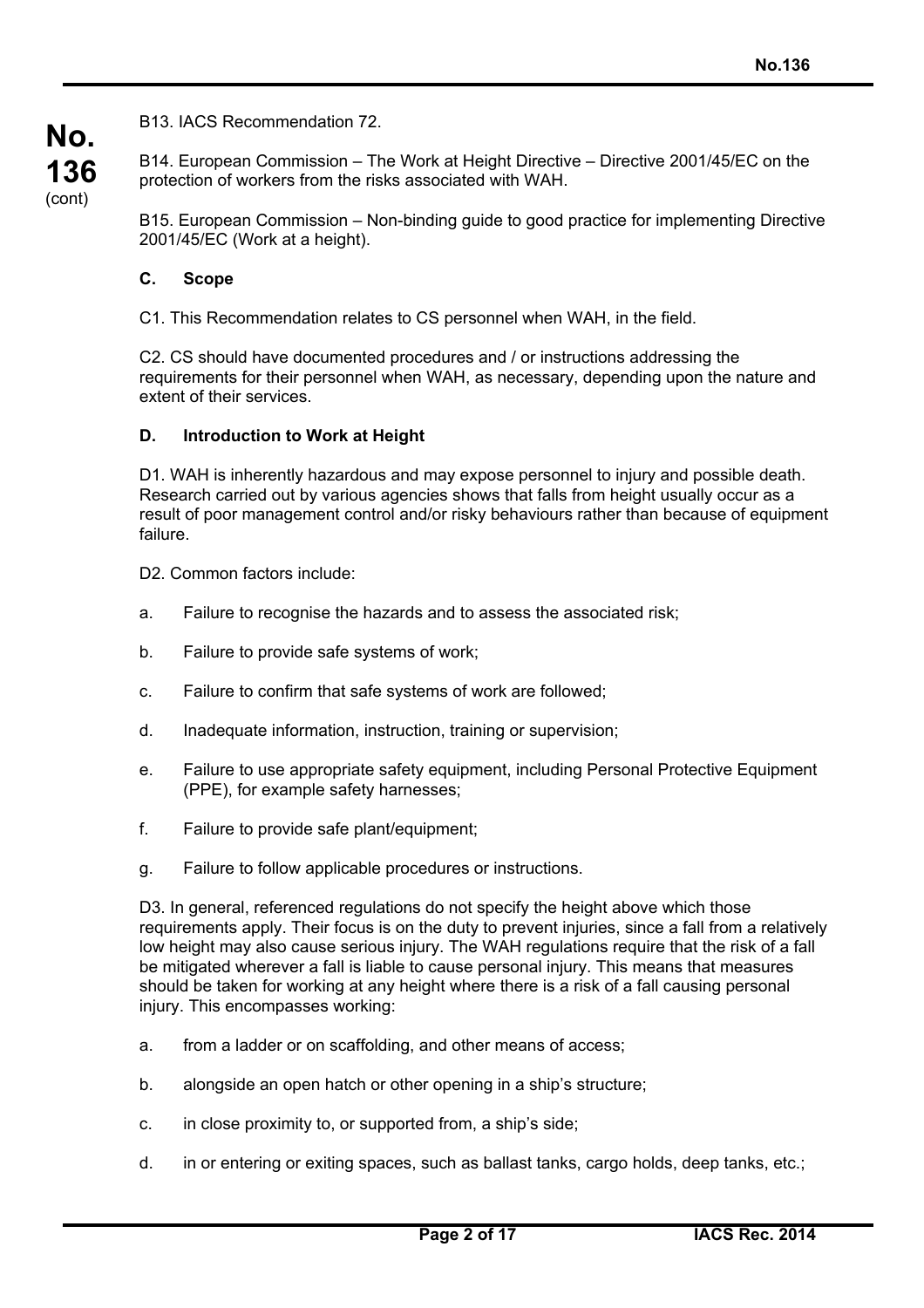- e. on or from a permanent stairway, gangway, accommodation ladder or companionway in or on a ship;
- f. in or on structures under fabrication, such as subassemblies, hull sections or hull blocks.

D4. In ship surveys and other marine inspections, WAH is often unavoidable. Therefore, adequate awareness, training and preparation on the part of all stake holders are essential to promote the safety of all involved personnel.

D5. Responsibility for the provision of the means of access, working platforms and related equipment lies with the shipyard / ship owner / crew / repairer / industrial unit or other party as applicable. Therefore, it is recommended that the CS include, in their procedures, means to make their specific procedural requirements known to the responsible party well in advance of the work to be carried out (e.g. in work planning meetings). The requirements provided should be considered by the surveyor during survey planning meetings and reviewed as changes occur.

D6. Various regulations, such as Quality Management System (QMS) standards, Safety Management System (SMS) standards and the IMO International Safety Management System (ISM) Code, may require employers to carry out a risk assessment and / or take appropriate measures to remove or mitigate the risks in work situations. Considering that most shipyards and industrial units have a certified QMS/SMS, and ships and ship owners and managers have certified safety management systems in accordance with the ISM Code in place, it is reasonable for CS's personnel to require and receive adequate support from them for WAH.

D7. National and international regulations usually also place an onus on personnel to protect their own safety. This is the main focus of this Recommendation. All CS's personnel should apply their own organisation's requirements and follow the relevant procedures when WAH. See also the relevant parts of IACS UR Z10 requirements for Access to Structures.

# **E. Definitions**

#### **E1. Work at Height**

a. Work at height means work in any place where, if precautions are not taken, a person could fall and be injured. This includes working at or below ground level if a fall is still possible such as a fall from an edge or through an opening.

#### **E2. Surveyor**

a. For the purpose of this Recommendation, a surveyor is any person, employed or contracted by a CS, performing any survey-related services in the field on behalf of the CS.

#### **E3. Competent person**

a. A Competent Person means a person appointed by the facility's (ship / shipyard / workshop / factory) management, who has the required knowledge and experience to assess the risks associated with WAH and is responsible for approving the access arrangements for WAH.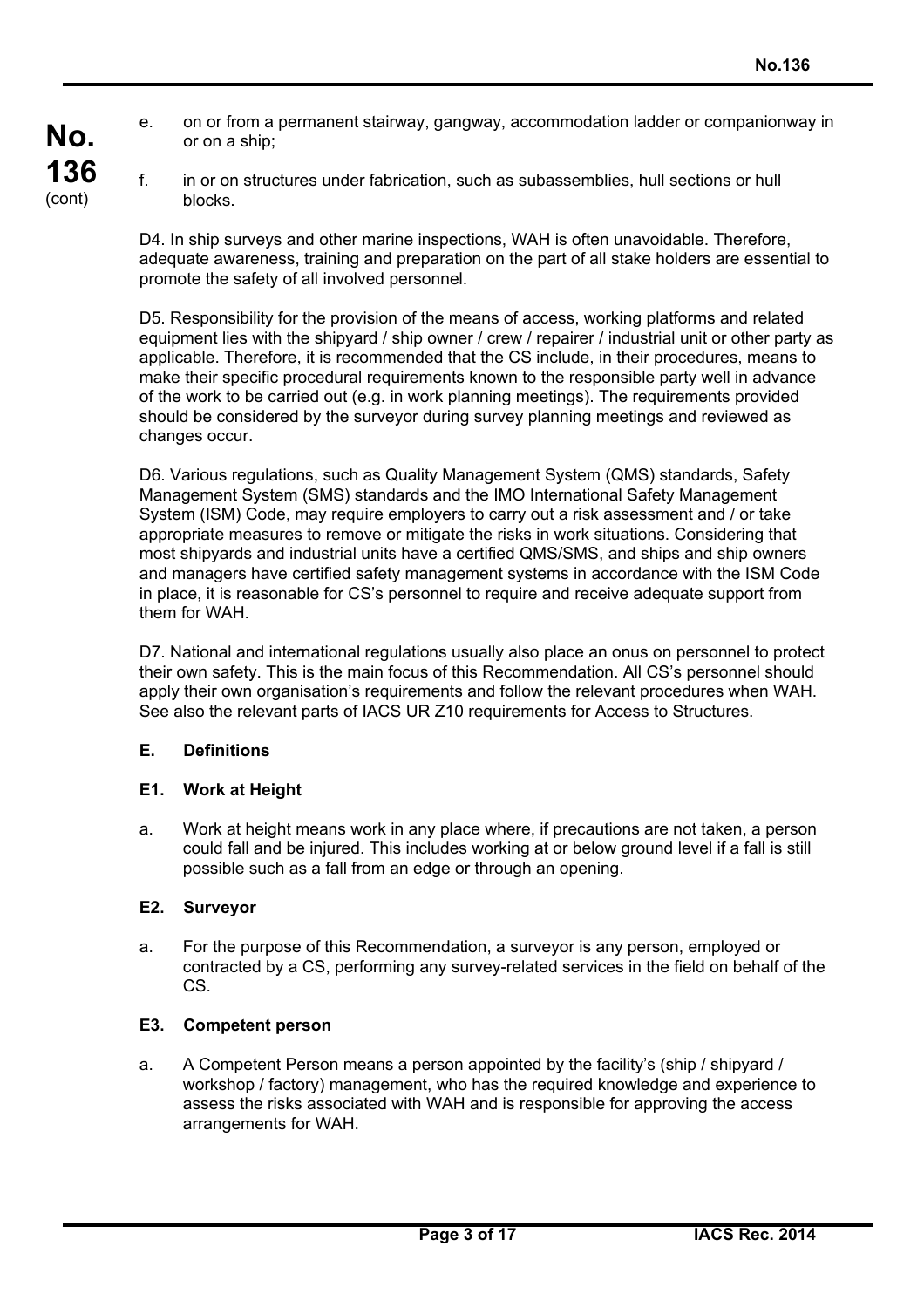# **No. 136** (cont)

## **E4. Responsible person**

a. A Responsible Person means an authorized representative of the ship owner/manager or facility's management who is authorized to permit WAH.

# **E5. Work Restraint Equipment**

a. Work restraint is a system that prevents persons from reaching a point where they can fall. Examples are: Guard rails, scaffolding, tower scaffolds, cherry pickers, scissor lifts.

### **E6. Work Positioning Equipment**

- a. Work positioning is a system that allows a person who has reached a point of work at height to secure themselves to allow work to take place without the risk of a fall.
- b. A work positioning system is a personal fall protection system that enables a surveyor to work while supported in tension or suspension in such a way that a fall is prevented or restricted. An example would be a boatswain's chair.

## **E7. Fall Arrest Equipment**

a. Fall arrest equipment is used in situations where a potential to fall cannot be avoided. Equipment used will both arrest the fall and absorb some energy of the fall. Examples would be the traditional harness plus lanyard incorporating energy absorbance, safety nets, air bags.

#### **E8. Working Over Sea**

a. Work over sea means work taking place outside permanent railings where there is a risk of a surveyor falling into the sea.

# **F. Training**

F1. All surveyors who are expected to work at height should be trained in safety requirements for such activities according to CS's internal procedures.

- F2. This training should include:
- a. Recognising a WAH situation, including access to and exit from such locations.
- b. Recognising, evaluating and managing the hazards and the risks associated with WAH.
- c. Role of the Competent Person and Responsible Person.
- d. Use of personal protective equipment for fall protection.
- e. Emergency arrangements awareness.

F3. Competency in the areas covered by the training identified in F2 should be periodically assessed, either as a part of activity monitoring or some other suitable means. The maximum period between these assessments of competency should be 3 years. Assessment records should be maintained.

F4. CS should document in their internal procedures situations when these competency assessments are not held as required by this Recommendation and when surveyors do not pass these competency assessments.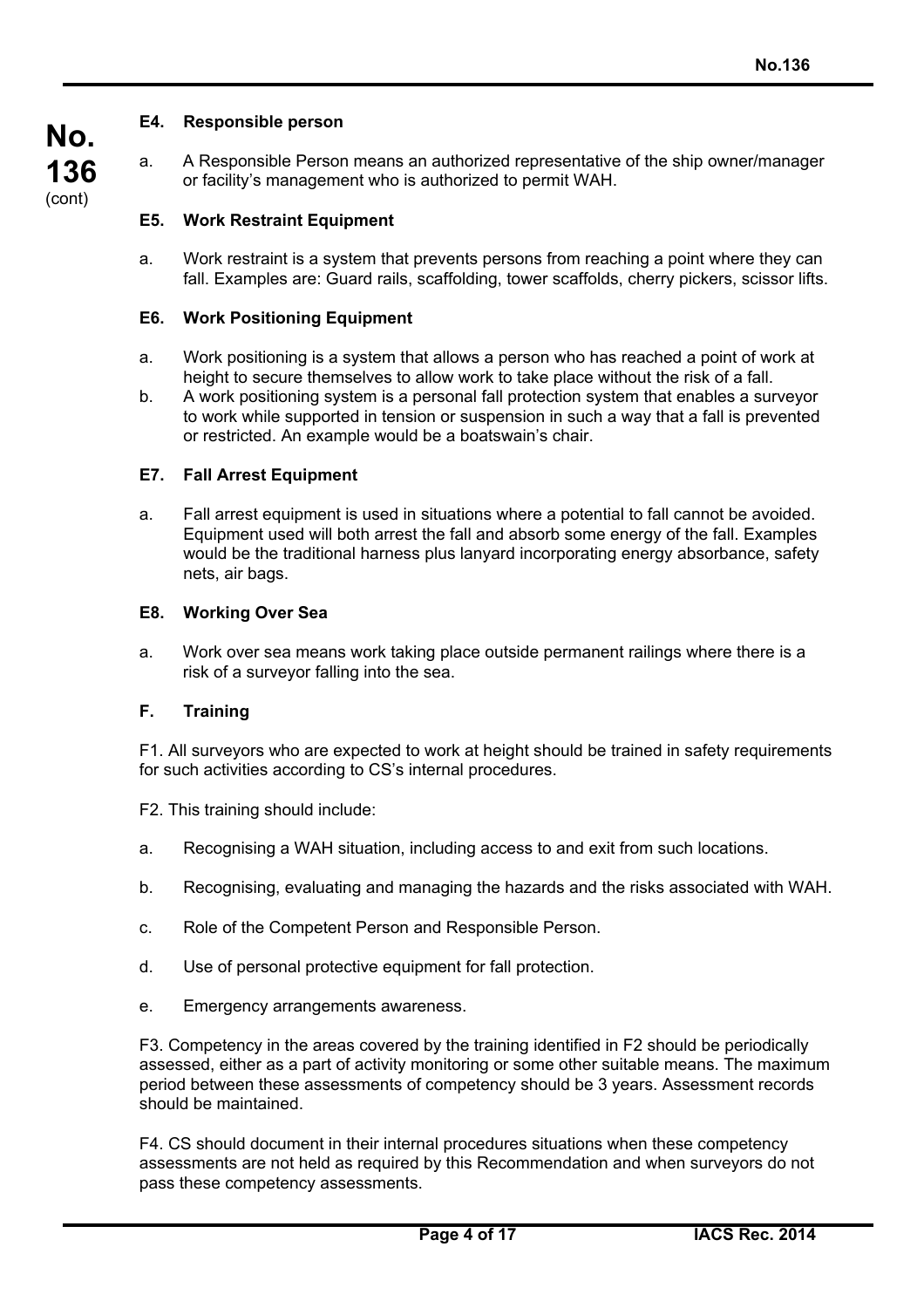# **G. General Guidelines for WAH**

G1. WAH should only be undertaken when weather conditions are such that the health and safety of surveyors is not put at risk. The weather may not only affect surveyors WAH on an open deck, but may also adversely affect surveyors when WAH inside a vessel which is moving as a result of wind or wave action.

G2. When deciding which type of equipment is most suitable for a particular task, the following should be considered:

- a. slopes or poor ground conditions;
- b. obstructions, for example, steelwork or overhangs;
- c. fragile surfaces;
- d. floor loading;
- e. job duration;
- f. weather conditions.

G3. It is essential that a sensible and pragmatic approach is taken when addressing low falls. Precautions may only be needed when the scope and duration of the work presents a risk of injury. If the risk is minor and it is not reasonably practical to take other precautions, then no action may be needed provided proper training has been carried out.

G4. Personal protection equipment protects only the user/wearer and requires action by the individual, such as properly wearing and adjusting it, for it to work. Examples include work restraint equipment which prevents a fall and fall arrest equipment which minimises the consequences of a fall.

G5. Procedures for WAH are in place, are current and are being followed.

G6. Safety measures, including the following, should be taken by a responsible person prior to survey / inspection to the satisfaction of the attending surveyor:

- a. The equipment's range of use should be agreed with the operator before using the equipment;
- b. Permissible load and reach limitations should not be exceeded.

G7. The operation and training in the use of applicable equipment should be addressed by the Ship's Safety Management System / Shipyard's Occupational Health Management System and other facility's management systems (e.g. Vendors).

G8. Barriers, or other equivalent arrangements, should be in place to prevent objects falling from the work area which may harm any personnel in the vicinity below.

G9. Rescue facilities and procedures and support personnel should be readily available to permit evacuation in the event of imminent danger and / or to meet an emergency.

G10. When surveyors are working in the vicinity of flush manholes and other small openings of comparable size in the deck and other working surfaces, such openings should be suitably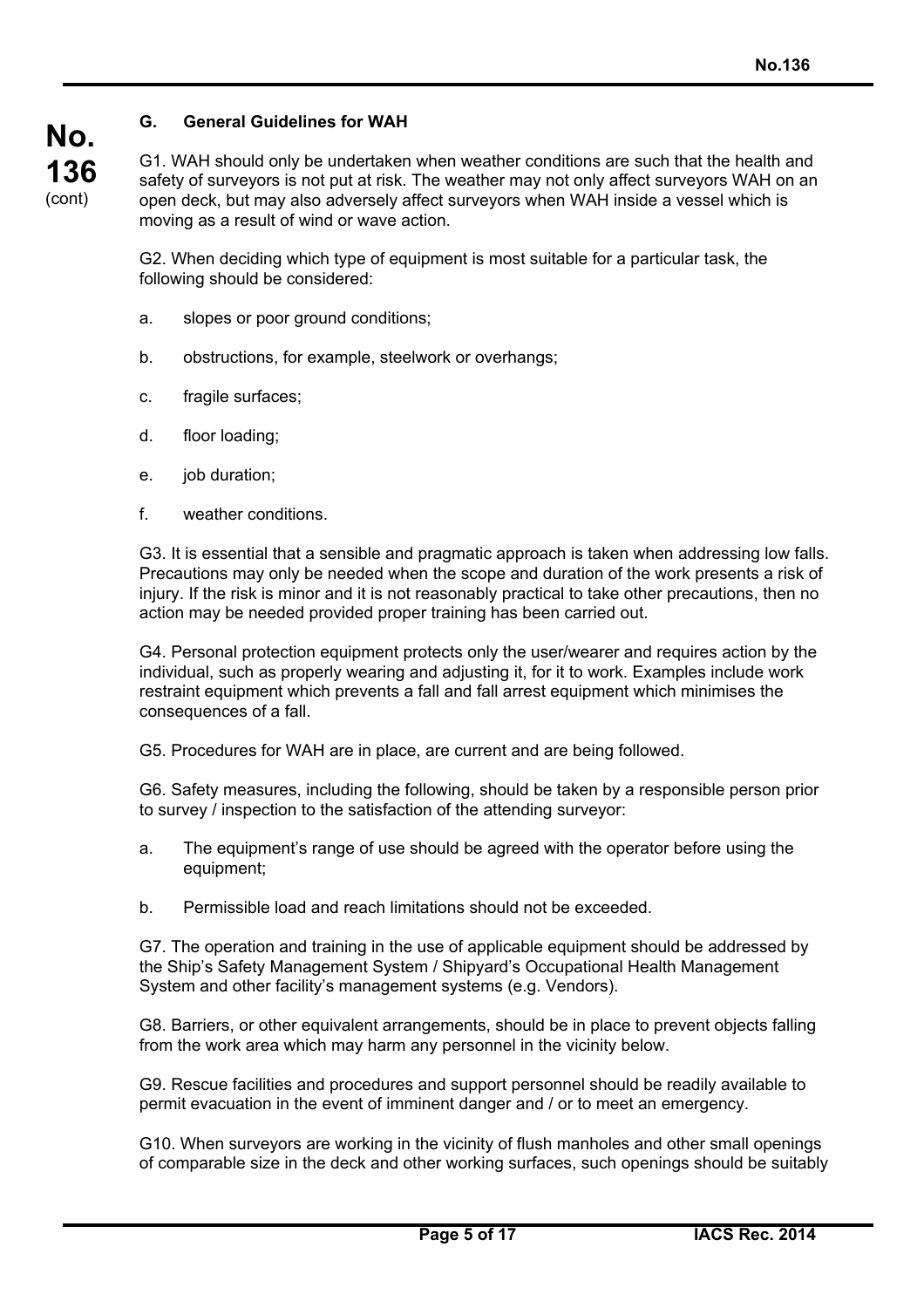covered or guarded, except where the use of such guards is made impracticable by the work actually in progress. In such situations use of appropriate signage should be considered.

**No.**

**136** (cont)

G11. When surveyors are working around open hatches not protected by coamings or around other large openings, the edge of the opening should be guarded in the working area, except where the use of such guards is made impracticable by the work actually in progress. In such situations use of appropriate signage should be considered.

G12. When surveyors are exposed to unguarded edges of decks, platforms, flats, and similar flat surfaces more than 1.5 m above a solid surface, the edges should be guarded by adequate guardrails, unless the nature of the work in progress or the physical conditions prohibit the use or installation of such guardrails. In such situations, use of appropriate signage should be considered.

G13. When surveyors are working near the unguarded edges of decks of vessels afloat, or in situations where there is a danger of falling into water, they should be protected by personal flotation devices, in lieu of personal fall protection equipment.

G14. Sections of bilges from which floor plates or gratings have been removed should be guarded by guardrails except where they would interfere with work in progress. If these open sections are in a walkway, suitable planks should be put in place, side by side, or equivalent, should be laid across the opening to provide a safe walking surface.

G15. Gratings, walkways, and catwalks, from which sections or ladders have been removed, should be barricaded with adequate quardrails.

G16. Surveyors should be familiar with the procedures, preconditions, risks and safety precautions relating to the work.

G17. Equipment related to WAH is in compliance with relevant and applicable standards.

G18. Class rules normally require that Owners' / site managers' 'Responsible Person(s)' are responsible for providing means of access which are suitable and safe for the work to be carried out. The equipment, where applicable, should be operated/erected by qualified personnel. Evidence should be provided that the equipment has been properly maintained and inspected before each use; that formal inspections have been held annually, as a minimum; that re-inspections have been completed if any modifications from the original configuration have been carried out.

G19. It should be demonstrated by the Responsible Person that the equipment provided has been inspected, maintained and operated by trained and qualified persons. These should be demonstrated to the surveyors by the production of applicable documents, prior to the equipment being used.

G20. The records of training, inspections and maintenance should be established in accordance with the requirements of the ships Safety Management System or the facility's QMS/SMS, as applicable.

G21. Suitable and sufficient steps should be taken to ensure, so far as is practicable, that in the event of a fall by any person the fall arrest equipment does not itself cause injury to that person.

G22. The access and exit arrangements should be safe and clear of obstacles.

G23. Communication arrangements should be adequate.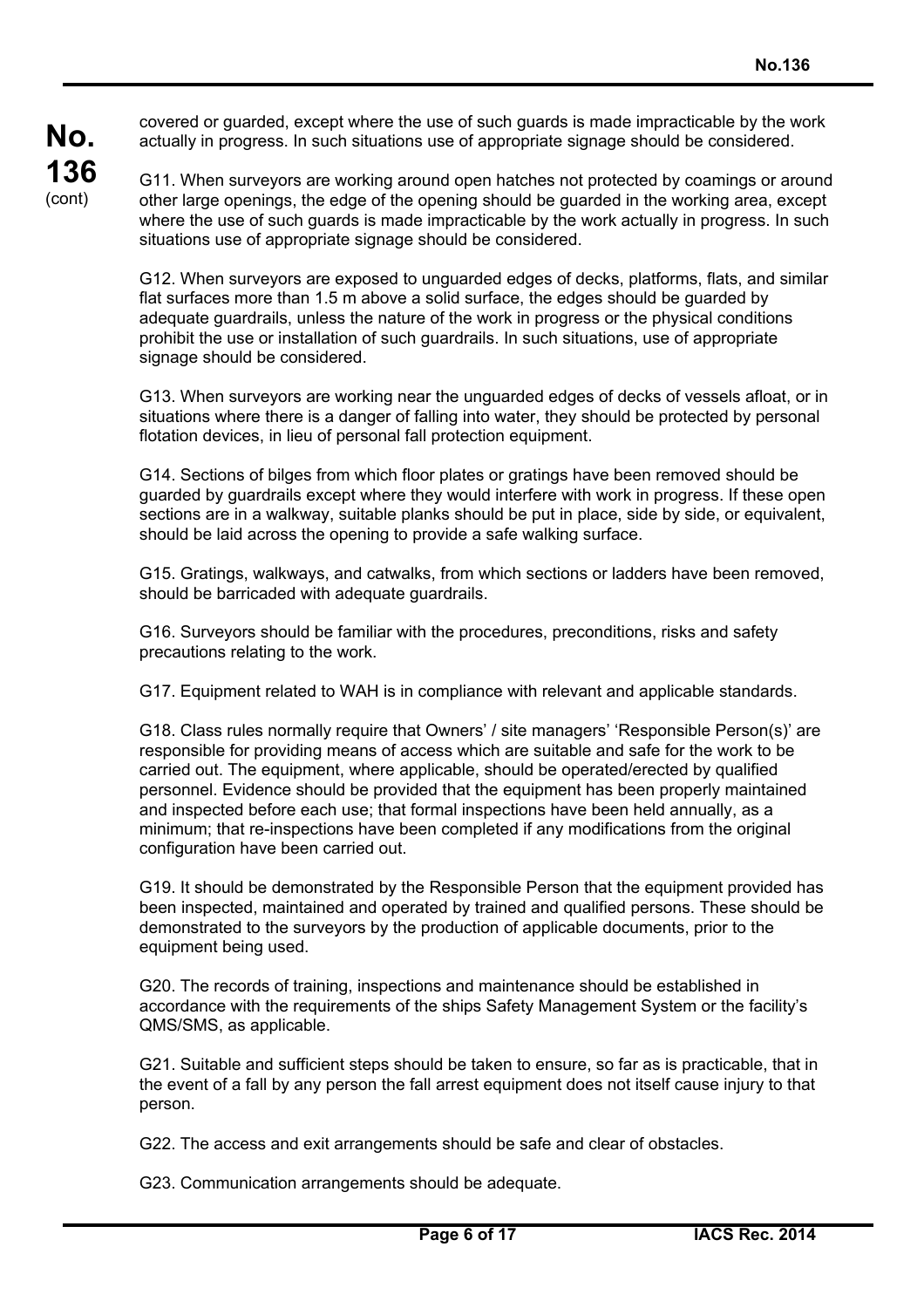**No. 136** (cont)

G24. Lighting should be adequate to allow safe working. Lighting in a work area may be a temporary arrangement cabled into the area requiring additional protection against possible trip induced falls. Whenever possible, natural lighting should be provided in the work area during inspection.

G25. The tools and equipment used for WAH should be secured against falling.

G26. Effects of extreme temperature should be adequately considered. See guidelines in IACS Recommendation 72, Guidelines for Safe Entry of Confined Spaces, Section 6.1

G27. Surveyors should verify that the necessary arrangements for WAH are suitable for the intended activity.

G28. No surveyor should carry out a survey from a 'one-man' lifting basket.

G29. No surveyor should perform survey using rope access, unless specifically trained, qualified and authorized.

#### **H. Topic Specific Guidelines**

#### **H1. Emergency response arrangements**

H1.a. For shipboard work, this aspect should be addressed in the Safety Management System manual of the ship as part of the risk assessment of 'shipboard operations', which is a requirement of the ISM Code.

H1.b. For work in shipyards and factories, this should be a part of their 'emergency preparedness planning' particularly when the shipyard / factory is certified for Occupational Health and Safety as per the international standard OHSAS18001.

H1.c. In the event that this is not addressed as stated above, then a situation specific plan should be prepared to the satisfaction of the surveyor.

H1.d. No surveyor should be part of a rescue team.

i. A rescue operation can only be performed by personnel trained for the task and having knowledge of emergency procedures and arrangements in place, agreed communication arrangements, escape routes, status of availability and readiness of the support team, etc. A surveyor does not meet this standard and should not be a formal part of any rescue team.

#### **H2. Working over sea**

H2.a. Work over sea may be permitted provided the ship is not being navigated and weather and sea conditions are satisfactory. As a guidance the following may be applied:

- i. The weather and sea condition does not exceed Beaufort Sea State Scale 3 which corresponds to wind speed of 17 to 21 knots, moderate waves of height of about 2 m, many white caps and possible spray;
- ii. Man over board (MOB) preparedness is in place;
- iii. A rescue boat is operative and can be launched/retrieved in case a person falls into the sea;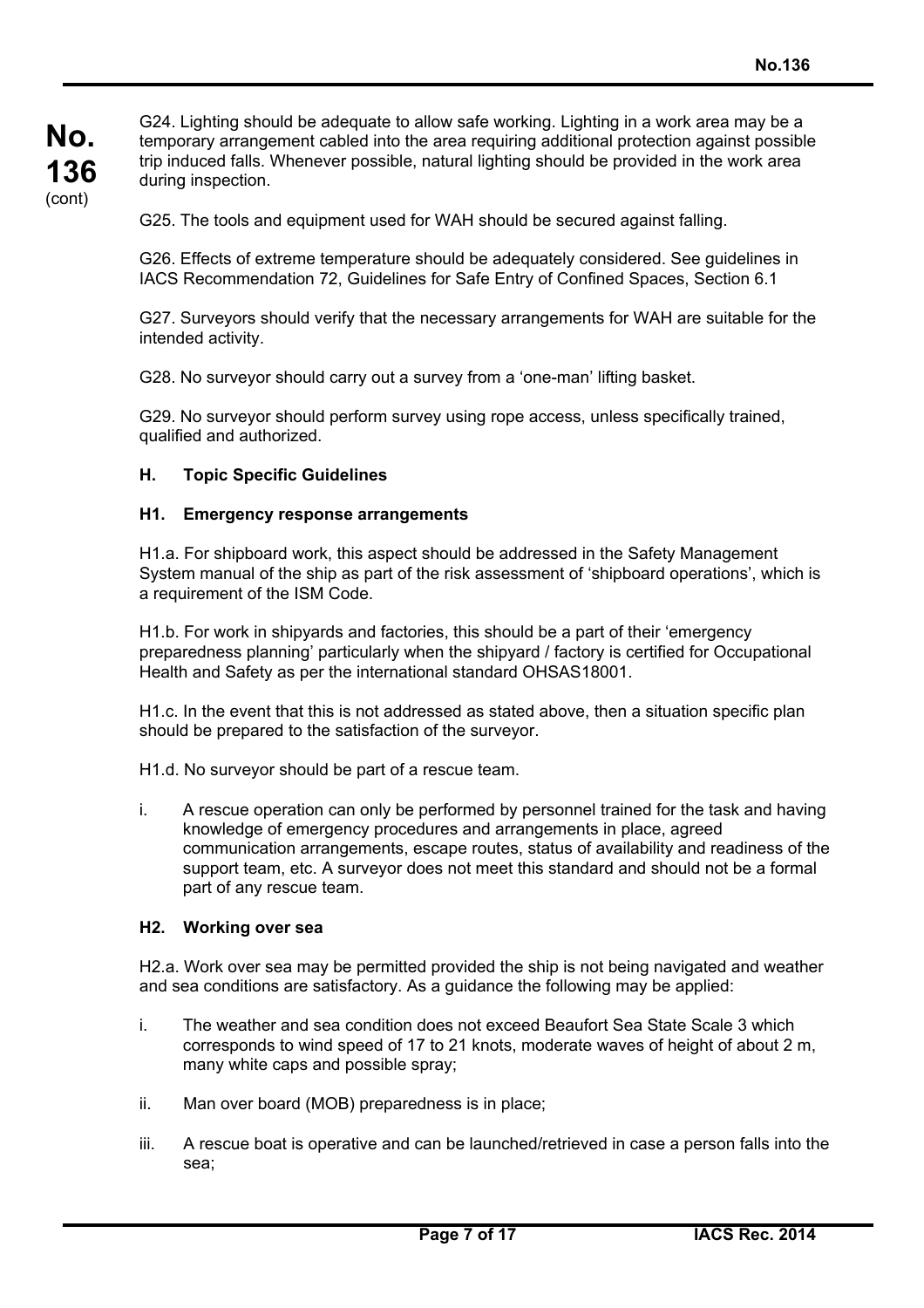iv. the visibility is good enough to perform the work and rescue any person that may fall into the sea.

H2.b. When working over sea, a safety guard should be present and monitor the surveyor's location over sea at all times. The safety guard should be familiar with and carry out tasks stated in the safety guard's duties in connection with work over sea.

H2.c. A life buoy with line and light should be readily available.

H2.d. Everyone working over open sea should wear a life vest and/or flotation device.

H2.e. Overboard discharges etc. should be secured, for example from fire water line.

#### **H3. Fall arrest systems**

H3.a. A fall arrest system should be fitted such that there is adequate clearance for it to deploy, and to prevent the surveyor from hitting an obstruction or the ground before the fall is stopped.

H3.b. Many recognized practices specify either a guardrail system, safety net system, or personal fall arrest system to protect the surveyor when exposed to a fall of 1.8 m or more from an unprotected side or edge. See also D3.

H3.c. Fall arrest procedures should provide for a rescue to be carried out if the surveyor is left suspended from the working place.

H3.d. Safety nets or airbags should be located as close as possible to the working level to enhance their effectiveness.

H3.e. Safety nets should be installed as close as practicable under the walking/working surface on which surveyors are working. As acceptable practice:

- i. They should not be more than 9.1 m below such levels;
- ii. The maximum size of each safety net mesh opening should not exceed 230 cm<sup>2</sup> nor be longer than 0.15 m on any side;
- iii. The openings, measured centre-to-centre, of mesh ropes or webbing, should not exceed 0.15 m;
- iv. All mesh crossings should be secured to prevent enlargement of the mesh opening;
- v. Each safety net or section should have a border rope for webbing. Safety nets should be installed with sufficient clearance underneath to prevent contact with the surface or structure below.

**No.**

**136** (cont)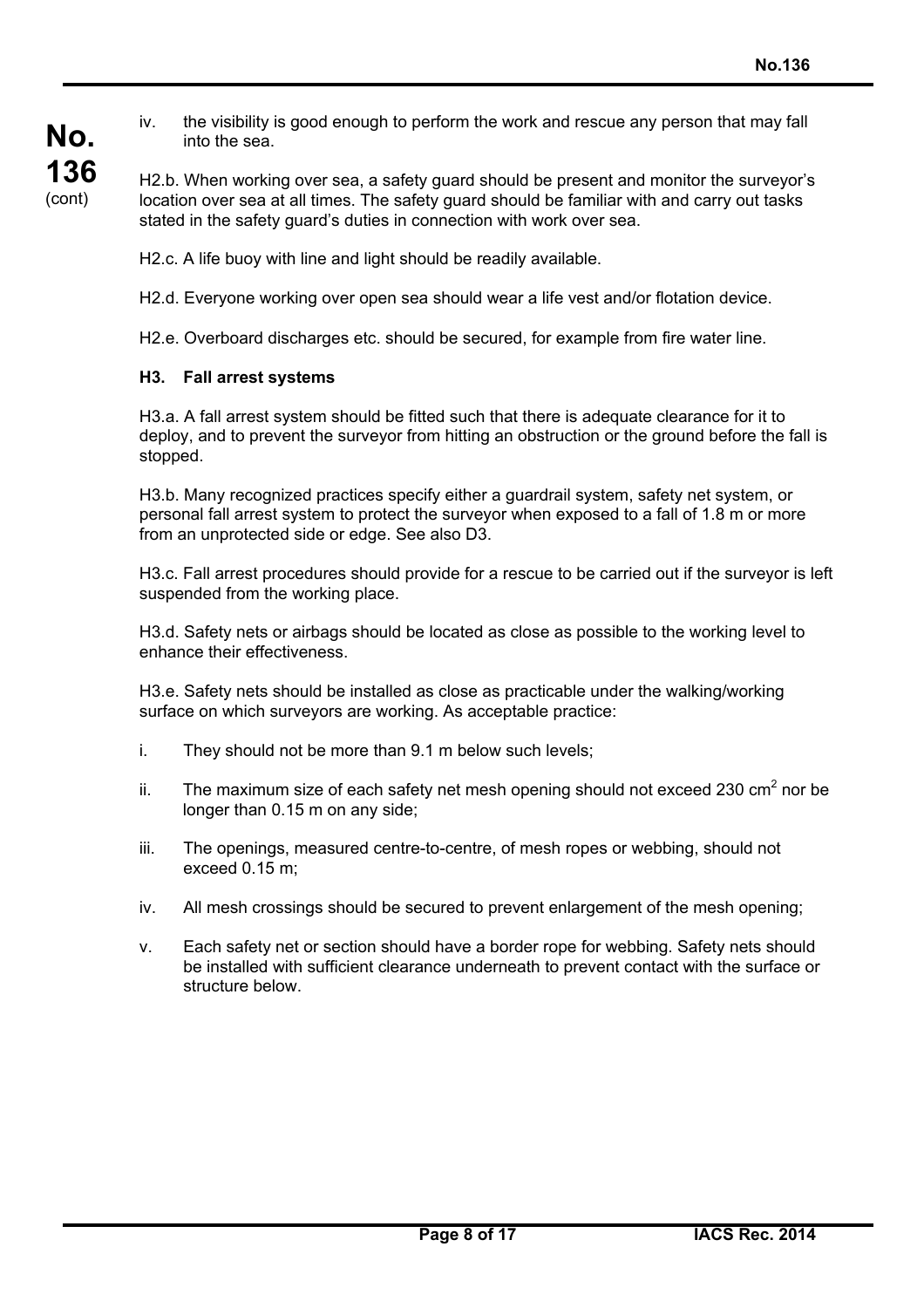H3.f. Safety nets should, as a good practice, extend outward from the outermost projection of the work surface as follows:

| <b>Vertical distance from working</b><br>level to horizontal plane of net | Minimum required horizontal<br>distance of outer edge of net from<br>the edge of the working surface |
|---------------------------------------------------------------------------|------------------------------------------------------------------------------------------------------|
| Up to $1.5 \text{ m}$                                                     | 2.4 <sub>m</sub>                                                                                     |
| More than 1.5 m up to 3 m                                                 | 3 m                                                                                                  |
| More than 3 m                                                             | 3.9 <sub>m</sub>                                                                                     |

H3.g. A fall arrest system should incorporate an integral shock absorbing device for limiting the forces applied to the surveyor's body.

H3.h. A fall arrest system should not be used in a manner:

- i. which involves the risk of a line being cut;
- ii. where its safe use requires a clear zone (allowing for any pendulum effect);
- iii. which otherwise inhibits its performance or renders its use unsafe.

H3.i. Life-lines and anchorages should not be shared. As a good practice, harnesses with double lanyards should be used.

H3.j. Independent securing should be used for fixing all fall arrest equipment, man-riding belts or nets. They should not be attached to the scaffolding.

H3.k. When using fall arrest equipment, at least one person should be present in the area nearby at all times in order to alert and start basic rescue work in case of a fall.

H3.l. Prior to commencement of work, a realistic and safe rescue plan should be in place. The plan should take into consideration the time for a safe rescue in order to be able to rescue a person as quickly as possible to prevent consequential injuries (e.g. blood circulation iniuries).

H3.m. There should be a site specific instruction on how required competent personnel are organized (for instance a rescue team).

H3.n. Surveyors should only use any work equipment or safety device provided to them for work at height by an employer, or by a person under whose control they work, in accordance with training or instructions received by them in the use of such equipment or device.

H3.o. Surveyors should always visually check their fall arrest system and anchor point. If there is any doubt regarding anchor points, defects in harnesses or harnesses that lack the inspection tag for approval, that harness should not be used.

#### **H4. Personal fall protection system (PFPS)**

H4.a. PFPS should be provided where applicable and appropriate.

H4.b. These consist of an anchorage, connectors, and a body belt or body harness and may include a deceleration device, lifeline, or suitable combinations.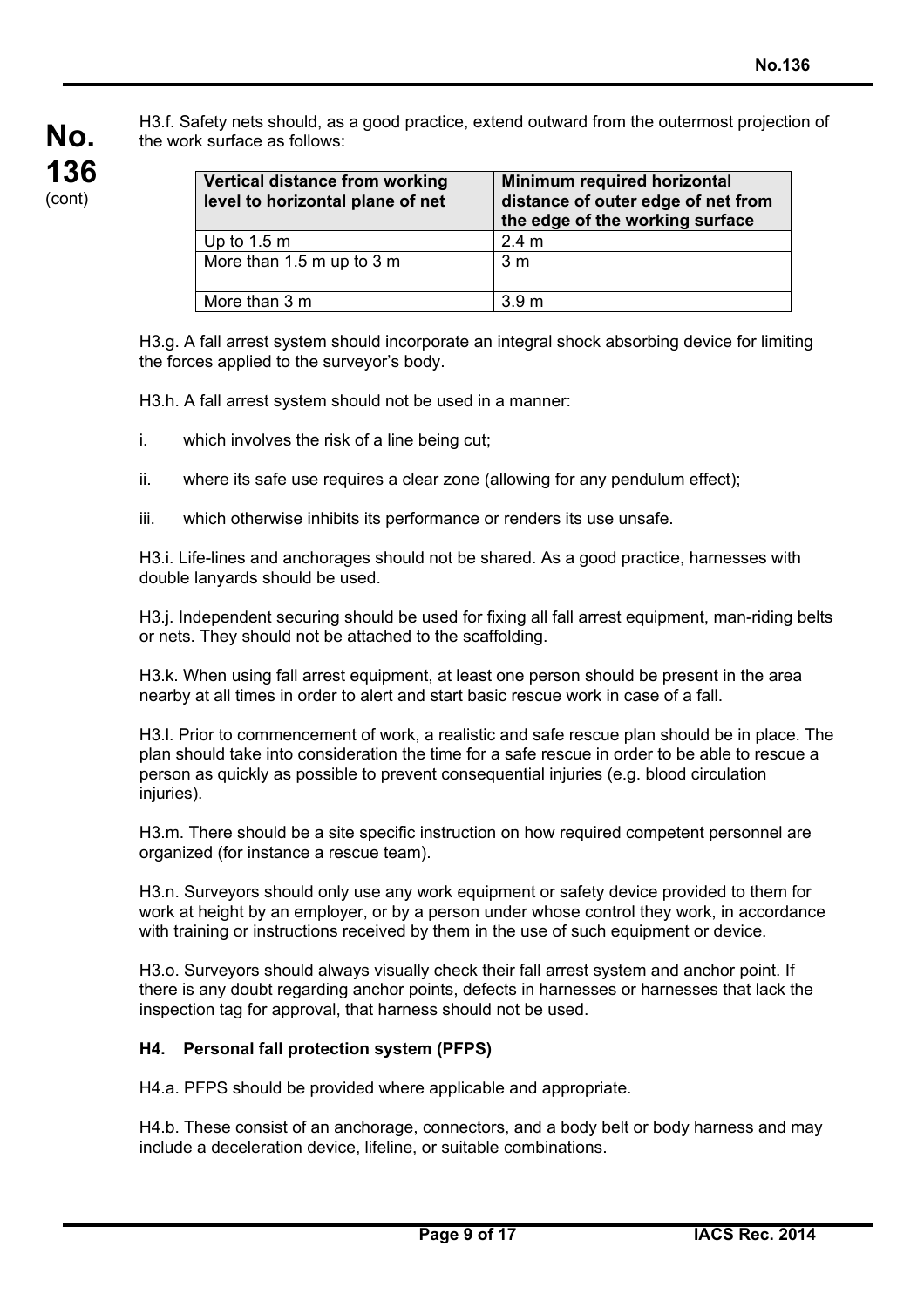H4.c. A personal fall protection system should be:

- i. suitable and of sufficient strength for the purposes for which it is being used having regard to the work being carried out and any foreseeable loading;
- ii. designed to minimise injury to the surveyor and, where necessary, be adjusted to prevent the surveyor falling or slipping from it, should a fall occur;
- iii. so designed, installed and used as to prevent unplanned or uncontrolled movement of the surveyor;
- iv. of correct size for the surveyor;
- v. correctly worn;
- vi. rigged so that the surveyor can neither free fall more than 1.8 m nor contact any lower level;
- vii. fitted with a snap hook on a lanyard or lifeline which is self-locking. When in use, a carabineer or similar connecting hardware is to be secured to prevent inadvertent opening;
- viii. able to effectively protect a vertical lifeline, lanyard, or safety strap at points of attachment and elsewhere, as necessary, to prevent chafing or abrasion caused by contact with sharp or rough edges.
- H4.d. Safety harnesses should be used, as necessary, as a PFPS, for fall arrest.

H4.e. Body belts with lanyards should not be used as body support in a fall arrest system due to the possibility of death or injury from the following causes:

- i. slipping out of a belt;
- ii. abdominal injuries;
- iii. back injuries; or,
- iv. effects on the body of extended static suspension in a belt.

H4.f. PFPS should be inspected prior to each use for wear, damage, and other deterioration. Defective components should be removed from service.

H4.g. PFPS designed for use with an anchor should be securely attached to at least one anchor, and each anchor and the means of attachment thereto should be suitable and of sufficient strength and stability for the purpose of supporting any foreseeable loading.

H4.h. An anchor is "a secure point of attachment for a lifeline or lanyard."

- H4.i. Types of anchors under this definition include:
- i. a device that has been purposefully manufactured and installed as an anchor to support a personal fall protection system;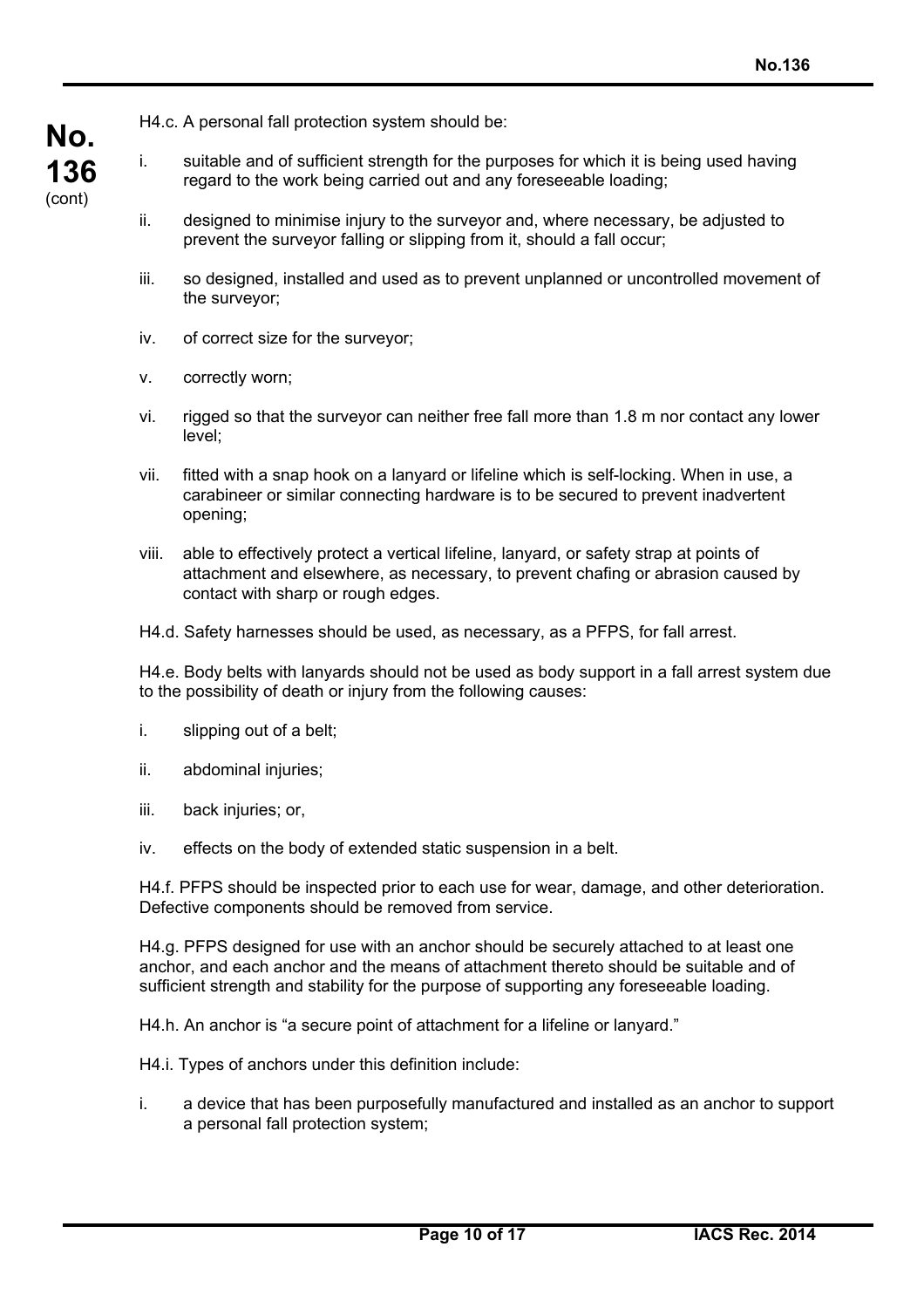- **No. 136** (cont)
- ii. a substantial structure, such as a beam, column or similar substantial portion of the structure, selected as a point of anchorage where no dedicated anchor device is available.

H4.j. These points of anchorage generally require some supplemental rigging, such as a sling, to allow the anchorage connector of a personal fall protection system to connect to the anchorage.

H4.k. An anchor should be located so a lifeline attached to it is not deflected over a guardrail or other part of the structure which has insufficient strength to support the maximum potential load from a fall arrest.

H4.l. Equipment for PFPS should have appropriate marking. Normally, this is in accordance with the applicable PPE standards and regulations.

i. There are three categories of personal protective equipment (PPE) – most fall protection equipment is classed as PPE category III, "equipment for mortal danger", for example harnesses.

H4.m. Marking does not necessarily mean that a piece of equipment is safe for the task.

H4.n. The manufacturer's instructions should be checked, for example, to consider whether the particular piece of equipment is compatible with others being used. Some equipment may have a lifespan date given by the manufacturer and generally should be disposed of after this date.

H4.o. The surveyor should check for information related to:

- a. use limitations and protection classes suitable for different levels of risk;
- b. expiry date of PPE and of other related components.

H4.p. Any accessories or other equipment should also be checked to verify that they meet the above requirements.

H4.q. It is important to inspect personal fall protection equipment on an on-going basis to verify its suitability for continued use.

H4.r. As a minimum, this involves inspection before use on each work shift, and after each use to arrest a fall. It is also recommended to inspect equipment just before each use if not already covered by one of the other inspection scenarios. Such inspections are only one aspect of the overall review and monitoring of conditions and procedures.

H4.s. Inspections should be done in accordance with manufacturer instructions, if available, and in conformity with any standards which apply to the equipment.

H4.t. Inspections should cover at least the following items:

i. With harnesses, the following aspects should be checked:

- a. integrity of stitching throughout the harness, on both outer and inner surfaces;
- b. signs of deformation, bunching, or deterioration of pick points on the harness;
- c. signs of contact with chemicals;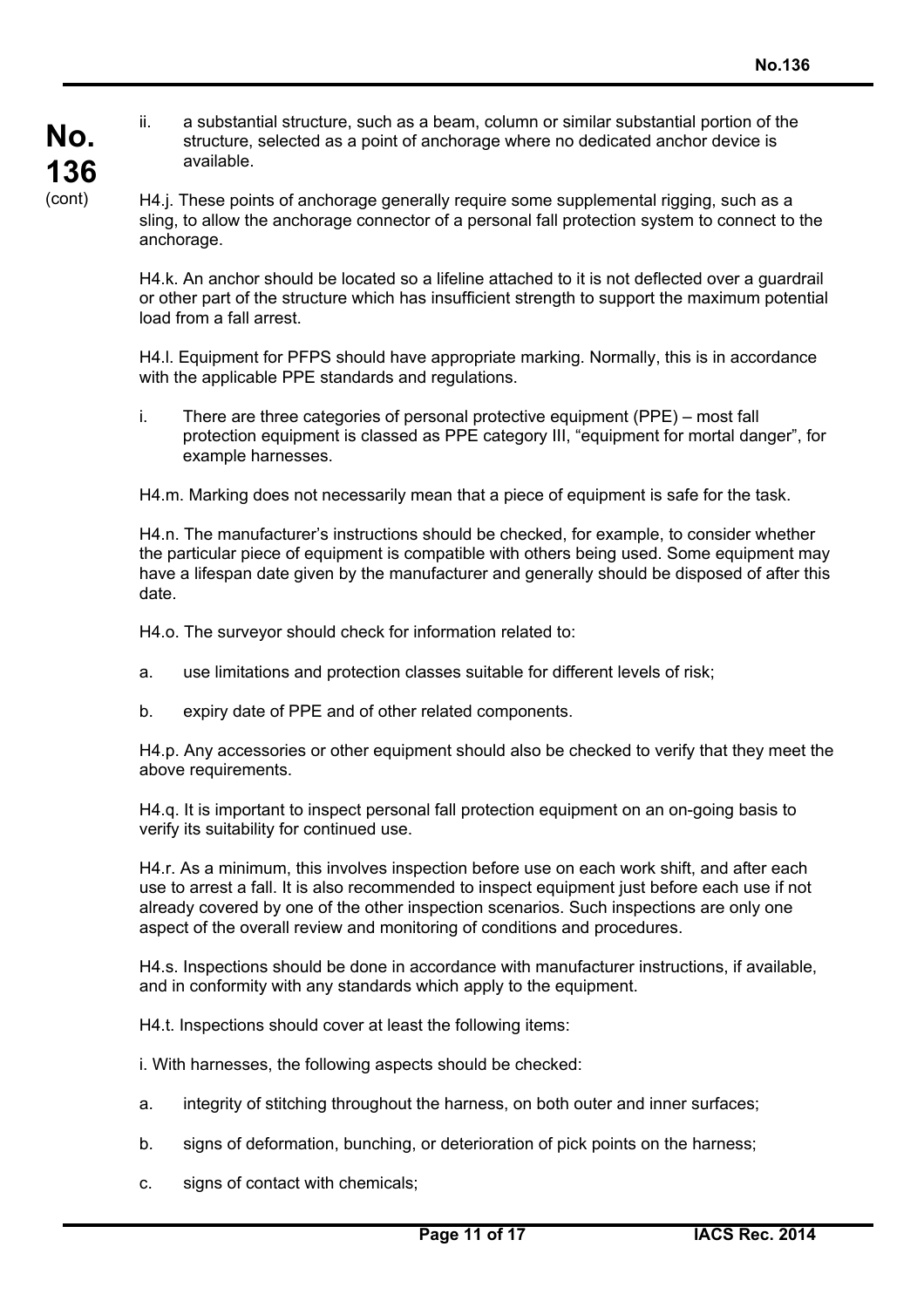- d. signs of any part of the harness being cut, stretched, frayed, or otherwise damaged;
- e. integrity of shackles and straps on the harness;
- f. signs of exposure to high temperatures.

ii. With other equipment such as shackles, carabineers, lines, and deceleration control devices, the examination of equipment should include the following:

- a. all metal and other materials for any sign of deformation, wear, stretching, cracks, or kinking;
- b. all metal and other materials for any signs of corrosion or other chemical deterioration;
- c. all lines for wear on surfaces, and any potential or actual fraying, kinking, bird caging, heat fusion, or other damage;
- d. moveable parts to verify proper action, and the capability of all locking and other immobilizing devices to perform their function.

#### **H5. Scaffoldings**

**No.**

**136** (cont)

> H5.a. Scaffolding should be suitably designed, constructed, inspected and maintained by competent personnel.

H5.b. Scaffolds should be built according to recognized standards or as a minimum:

- i. be designed for the job/load;
- ii. have scaffold poles made of metal and scaffold tubes linked by rigid angle couplers;
- iii. be placed on a firm foundation;
- iv. have good stability with a stable structure and be anchored with diagonal bracing at regular intervals;
- v. have an adequate platform fully boarded with toe boards and guard rails fitted at all open ends;
- vi. walkways with strong, continuous, clean, non-slippery platform boards;
- vii. be free from loose materials objects/tools;
- viii. be suspended scaffolds/staging to have minimum of 6 evenly spaced suspension points made of steel wire ropes or chains as near vertical as possible;
- ix. have suspension points made of steel wire ropes or chains evenly spaced and as near vertical as possible;
- x. be provided with safe access arrangement.

H5.c. The scaffolding should be approved by the Competent Person.

H5.d. A scaffold tagging system or equivalent method should be in place to record that the scaffolding or staging is fit for use.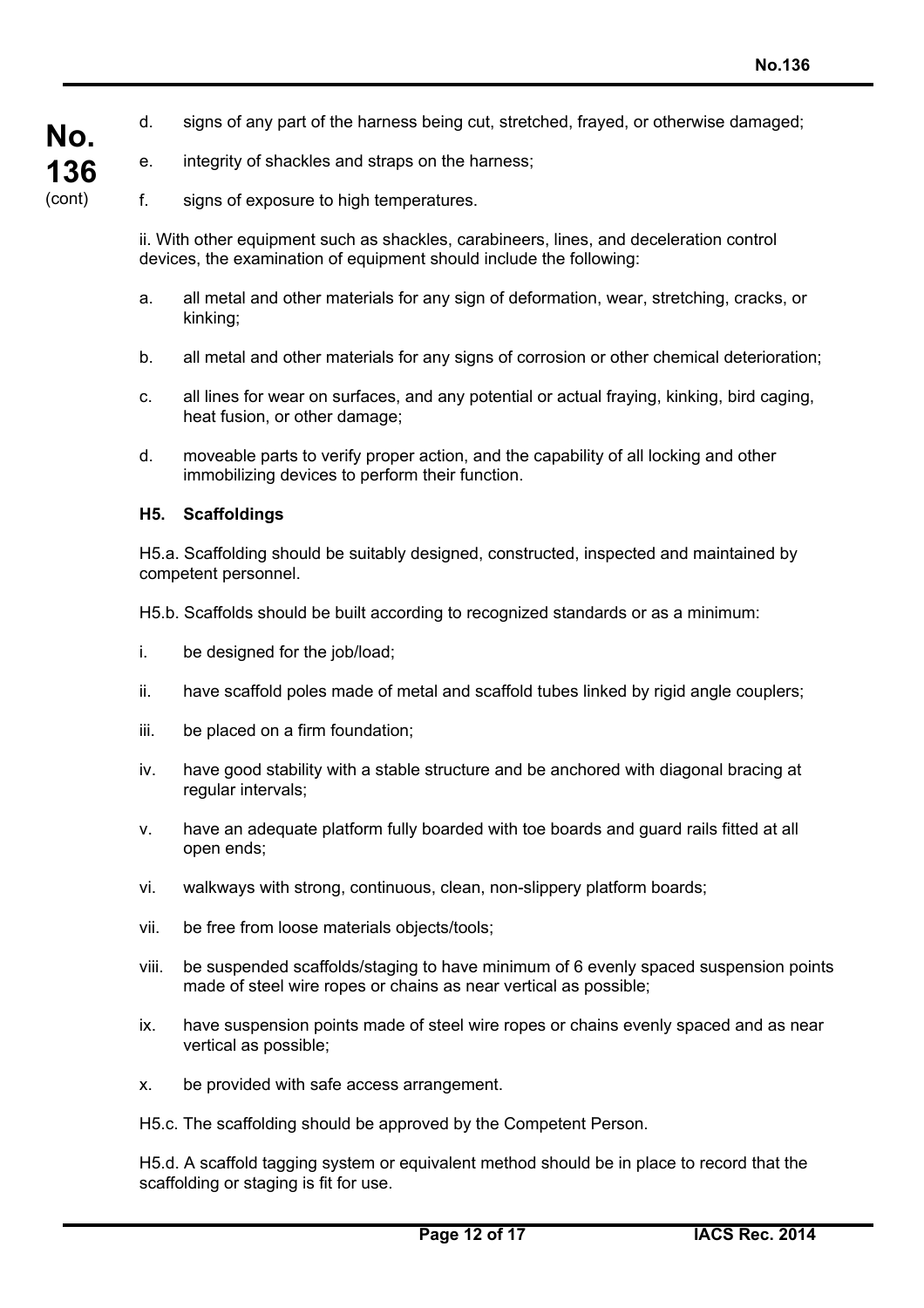**No. 136** (cont)

H5.e. Barrels, boxes, cans, loose bricks, or other unstable objects should not be used as working platforms or for the support of planking intended as scaffolds or working platforms.

H5.f. Scaffoldings should have sufficient dimensions to allow safe passage, and wide enough to allow a person at shoulder width to pass along them easily. This width would normally be considered to be at least 0.6 m. Where this is impracticable, the situation should be specifically addressed by the surveyor prior to his or her use.

H5.g. Staging platforms should be fitted with fall prevention arrangements such as guardrails:

- i. fixed or rigidly connected; top rail at least 0.95 m above the walking or working surface;
- ii. have an intermediate rail not higher than 0.47 m above the surface;
- iii. guardrail systems should be surfaced to protect surveyors from punctures or lacerations and to prevent clothing from snagging;
- iv. the height of the toe board should be at least 0.15 m.
- H5.h. Platforms should be arranged:
- i. without gaps through which a person could fall or trip;
- ii. to be non-slippery or non-tripping;
- iii. so as to prevent any person getting caught between the system and the adjacent structure;
- iv. so as to prevent inadvertent movement during work.

#### **H6. Portable ladders and vertical/access ladders**

H6.a. Portable ladders may be used for access to any structural members as a supplement to and/or additional to permanent means of access.

H6.b. Portable ladders should be designed based on a recognised International or National Standard. The rungs and steps of portable ladders should be designed to minimise slipping (e.g. corrugated, knurled, dimpled or coated with skid resistant material).

H6.c. The minimum clear distance between side rails for all portable ladders should be according to a recognized standard. *(For example ANSI A14.2 – Portable Metal Ladders; BS EN 131 Ladders (Specification for terms, types, functional sizes; Specification for requirements, testing, marking; User instructions; Single or multiple hinge-joint ladders)).*

H6.d. Portable ladders should be:

- i. designed for the intended activity;
- ii. not more than 5 m in length;
- iii. rest on a stable, strong, suitably sized immobile footing;
- iv. set at a suitable angle (approximately 75 degrees);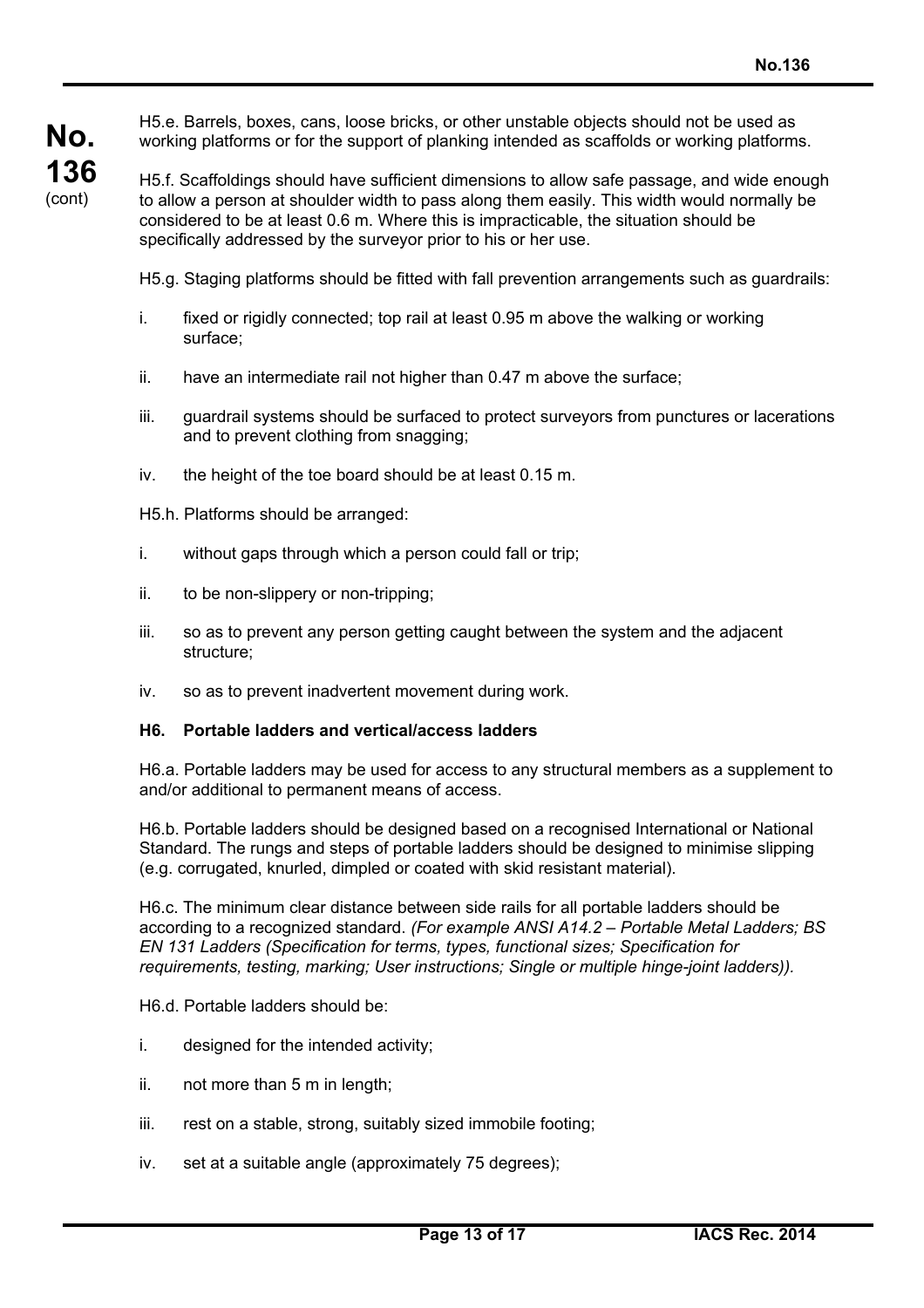- v. well maintained and free of oil, grease and slipping hazards;
- vi. of sufficient length to extend above the exit platform to permit ease of exit/entry;
- **No. 136** (cont)
- vii. equipped with feet prevented from slipping during use by securing the stiles at or near their upper and lower ends by any anti-slip device or by other arrangements of equivalent effectiveness;
- viii. slip resistant feet should not be used as a substitute for the care in placing, lashing or holding a ladder upon a slippery surface;
- ix. having another worker "foot" the ladder is not an effective means of securing the ladder and would only be suitable when other means are impracticable;
- x. portable ladders should be used on top of bottom or deep stringer platforms so that the free falling height does not exceed 6 m; if it is necessary to exceed this height, there should be at least 3 m of water above the highest structural element in the bottom to provide a "cushion" or a safety harness is to be used; the free falling height above the water surface should not exceed 6 m.

H6.e. Surveyors should use fall protection equipment when accessing a height more than 4 m using a vertical ladder.

H6.f. Vertical ladders should be fixed both at top and bottom.

H6.g. Suspended ladders should be secured to prevent displacement or swinging.

H6.h. Portable ladders should have rubber caps at both ends and have no visual deformation.

H6.i. Hanging ladders and ladders more than 5 m long may only be utilized if fitted with a mechanical device to secure the upper end of the ladder.

H6.j. No interlocking or extension ladder should be used unless its sections are prevented from moving relative to each other while in use.

H6.k. When climbing ladders in tanks containing water, the surveying personnel should wear "flotation" aids. A flotation aid is a simple form of lifejacket which does not impede climbing or a self-inflatable lifejacket.

H6.l. Aluminium ladders may be used in cargo tanks, but cannot be stored in the cargo area or other gas dangerous spaces.

H6.m. As a guide, a ladder or stepladder should only be used:

- i. where the work is of short duration ladders are not suitable for work where they are in one position for 30 minutes or more; longer duration or regular jobs generally justify a better standard means of access (e.g. a tower scaffold, podium step or cherry picker) rather than a ladder or stepladder;
- ii. where the risk is low, i.e. because the nature of the work makes a fall unlikely or, in the event of a fall, the nature of the fall would be unlikely to cause injury;
- iii. for "light work" ladders are not suitable for strenuous or heavy work;
- iv. for work that does not involve carrying heavy or awkward tools or equipment;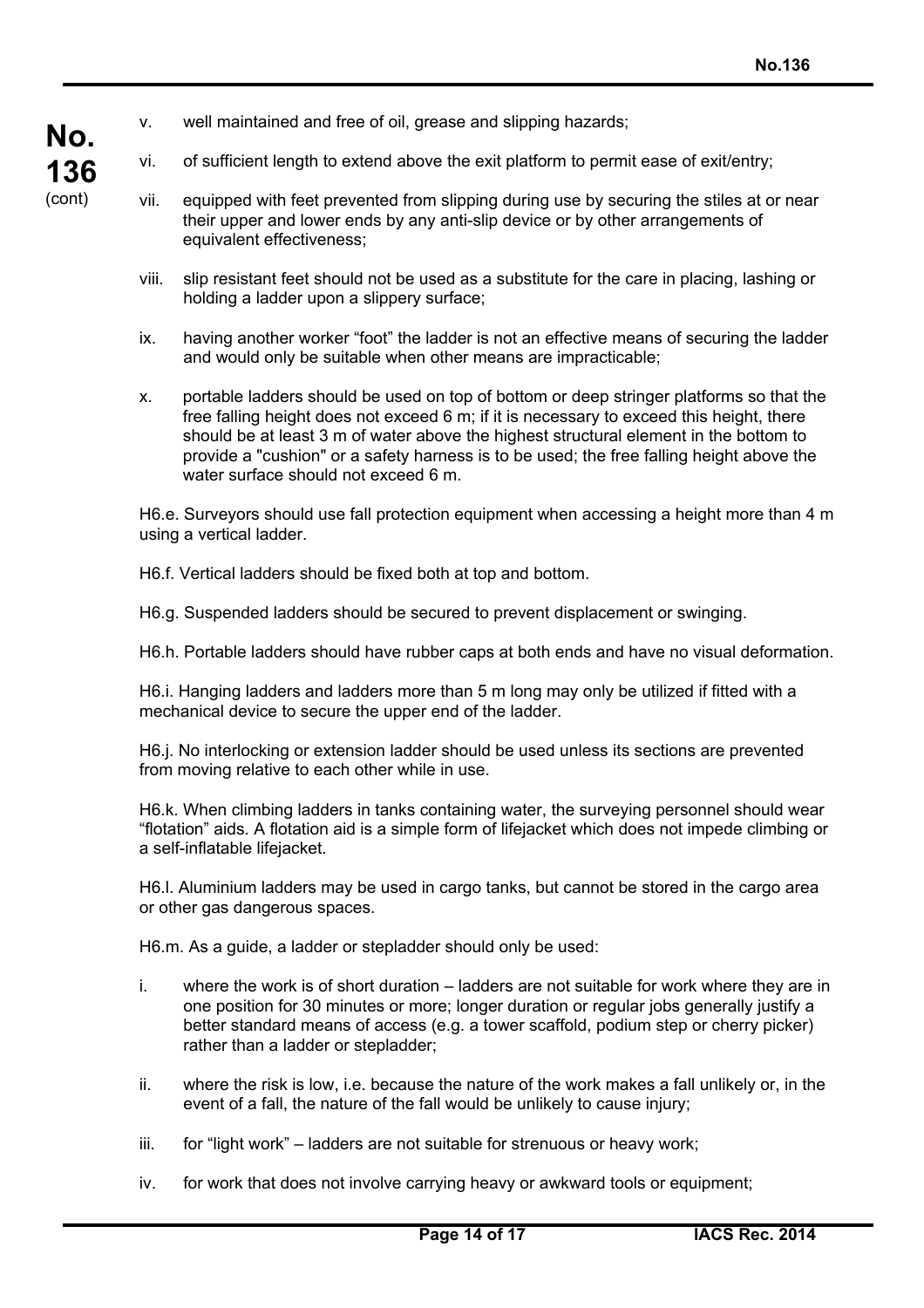- v. where a handhold is available both for climbing the ladder and in the working position;
- **No. 136** (cont)
- vi. where three points of contact (hands and feet) at the working position can be maintained. On a ladder where the surveyor cannot maintain a handhold, other than for a brief period of time, other measures will be needed to prevent a fall or reduce the consequences of the fall.

H6.n. New ladders should be marked in accordance with their conditions and class of use.

H6.o. Before using a ladder or stepladder, surveyors, should check for satisfactory condition of the ladder and confirm that it is marked in accordance with recognized standards*. (For example ANSI A14.2 – Portable Metal Ladders; BS EN 131 Ladders (Specification for terms, types, functional sizes; Specification for requirements, testing, marking; User instructions; Single or multiple hinge-joint ladders))*.

H6.p. Over reaching is a significant risk when working from a ladder. It may appear tempting to try to complete all the work without having to go down the ladder and move it. Overreaching while working from a ladder is a major cause of falls, even for experienced surveyors.

#### **H7. Mobile Elevating Work Platforms (MEWP)**

H7.a. MEWP should be:

- i. certified for use and applicable load;
- ii. fitted with controls at the bottom able to override controls in the basket;
- iii. provided with safety functions and limit switches as applicable;
- iv. free of loose parts and have tools secured;
- v. inspected and have controls and safety functions tested before each use;
- vi. maintained in good condition, as per manufacturer's recommendation.
- H7.b. The MEWP should be subjected to a thorough examination at least every six months.

H7.c. Vehicle-mounted elevating work platform or a self-propelled boom-supported elevating work platform should be subjected to annual inspection and certification.

H7.d. MEWP should be operated from within the basket, by a trained person.

- i. MEWP operators should have attended a recognised operator training course and received a certificate, card or 'licence', listing the categories of MEWP the bearer is trained to operate;
- ii. the training licence or card should be currently valid;
- iii. in addition to formal training for the type of MEWP, operators should have familiarisation training on the controls and operation of the specific make and model of MEWP they are using.

H7.e. During operation, MEWP should be: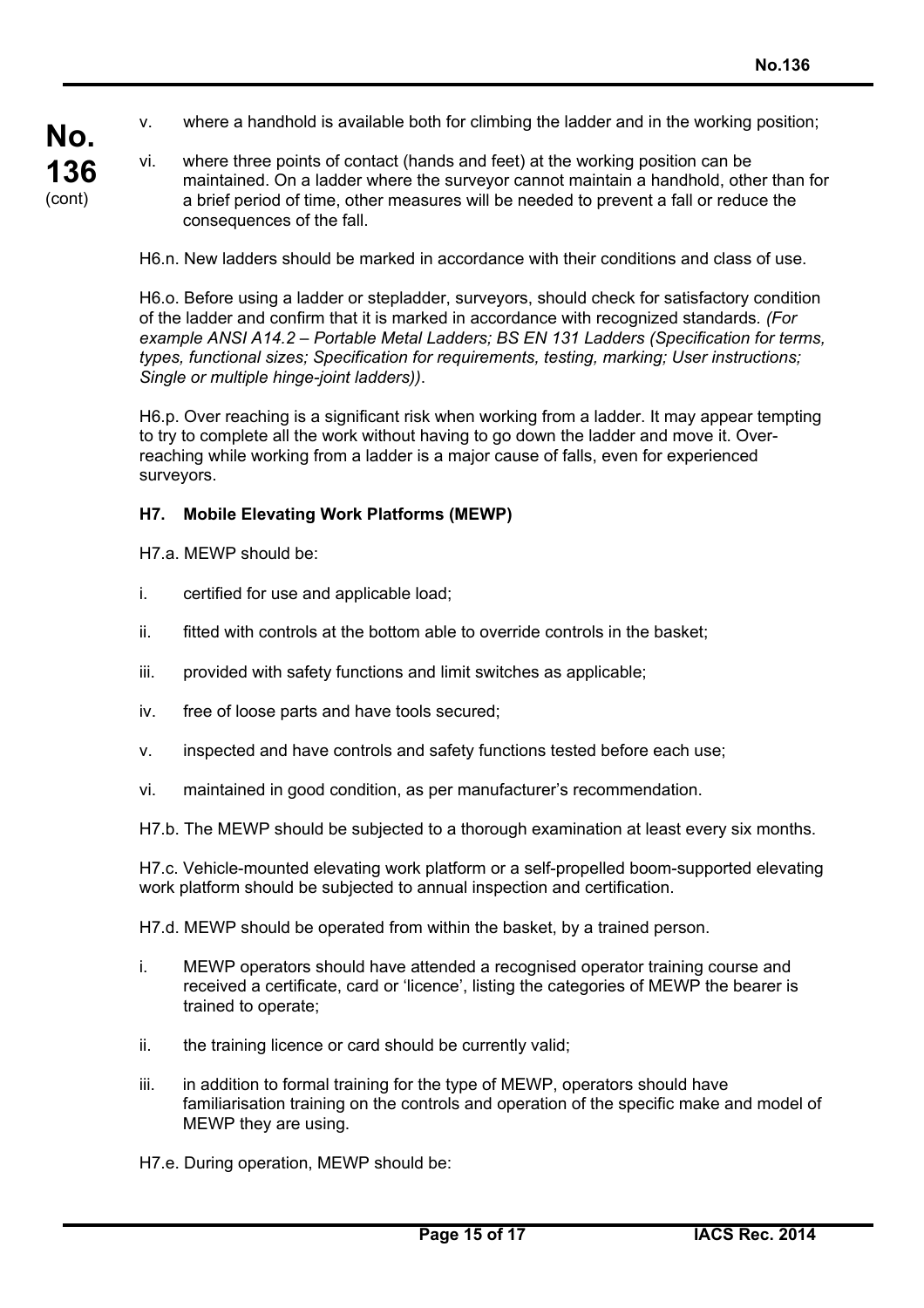i. placed on a firm and level surface with spreaders used if applicable;

ii. moved for relocation only in the lowered position.

**No.**

**136** (cont)

H7.f. Surveyors should wear fall arrest and restraint arrangements, secured to the basket.

H7.g. When working over water a personal floatation device should be worn instead of a harness.

H7.h. Hydraulic arm vehicles or aerial lifts (''Cherry Picker'') may be used to enable the examination of the cargo hold structure on bulk carriers not accessible by permanent ladders.

- i. 'cherry pickers' may be accepted, for use up to 17 m above the tank top;
- ii. the standing platform should be clean and fitted with anchor points for attaching fall arrest systems;
- iii. the work platform should be fitted with effective guard rails and toe boards.

H7.i. For equipment provided with a self-levelling platform, care should be taken that the locking device is engaged after completion of manoeuvring to ensure that the platform is fixed.

H7.j. Lift controls, including safety devices should be serviceable and should be operated throughout the range prior to use.

H7.k. Potential crushing hazards (for example booming into the overhead, pinch point) should be considered.

#### **H8. Crane-hoisted baskets**

H8.a. Basket platform and lifting gear should be certified for applicable safe workload and certified for transportation of personnel.

H8.b. Crane-hook should have a safety latch and an extra safety wire between the hook and the basket.

H8.c. Crane hoisted appliances should not be used during adverse weather conditions.

H8.d. Crane operator should be trained and competent.

H8.e. The basket should be connected to a crane hoist line that is fully braked. No free fall rigs should be used. Hydraulic cranes should have "power-up" and "power-down".

H8.f. Surveyors should be briefed about proper use of the basket prior to boarding a crane hoisted basket.

H8.g. Cranes, winches and other devices used for hoisting and lowering movable work platforms should:

- i. be operated as slowly as practicable while supporting the work platform;
- ii. be lowered under power, if the device is powered; and,
- iii. not be equipped with a free running boom or hoisting winch controlled only by brakes.